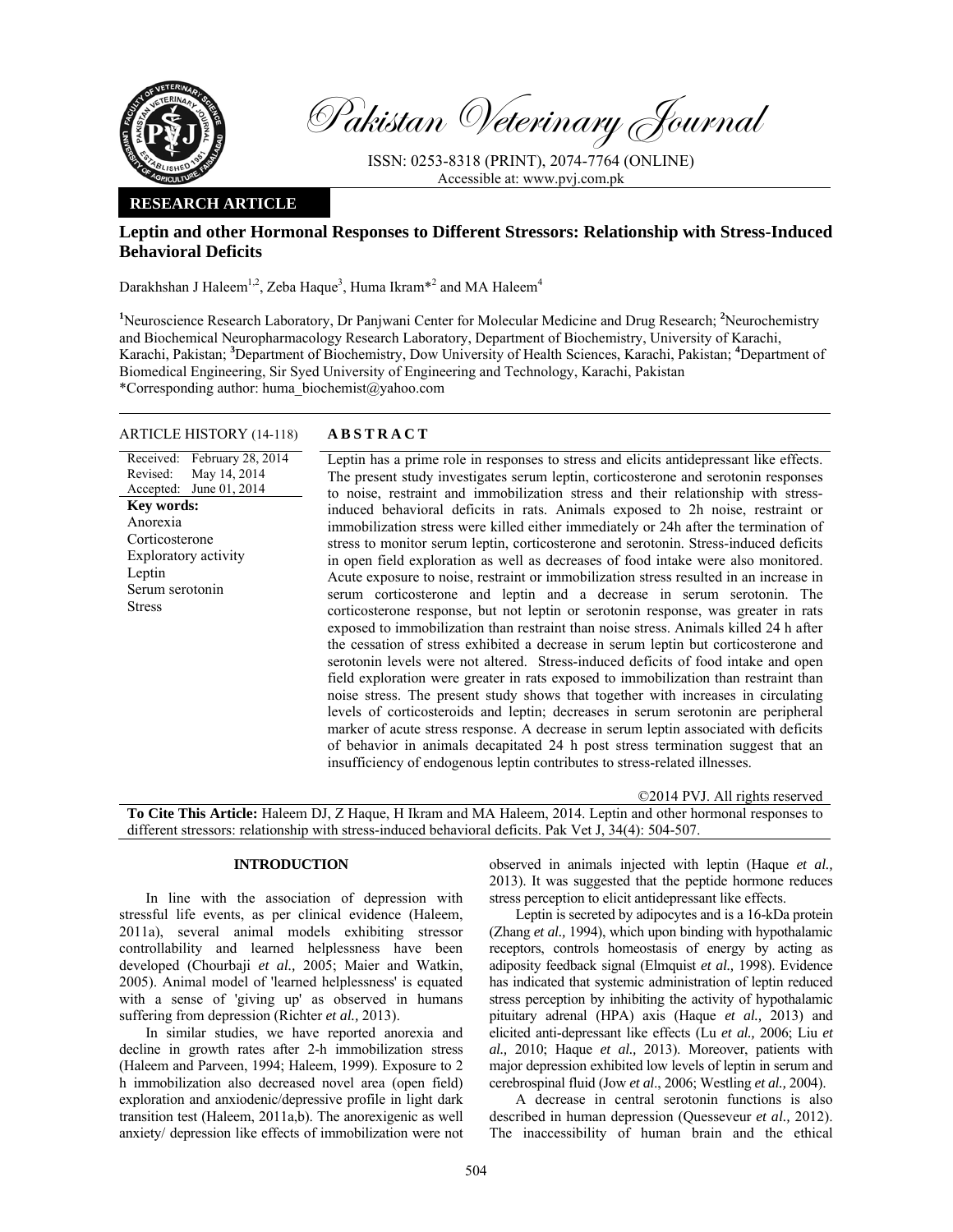limitations in human experiments have turned researchers to look for peripheral biomarkers to measure central serotonin activity in neuropsychiatric illnesses. These studies show a marked reduction in platelet serotonin level in major depression and post-traumatic stress disorder (Grah *et al.,* 2010; Silić *et al.,* 2012).

The purpose of the present study was to investigate a potential role of leptin in stress-induced behavioral deficits in rats. Effects of noise, restraint and immobilization stress were therefore determined on serum level of leptin. Associated changes in food intake and open field behavior were evaluated to understand a role of leptin in stress induced behavioral deficits. In view of an important role of HPA axis in response to stress (de Kloet and Sarabdjitsingh, 2008), serum levels of corticosterone were also determined. Moreover, attempt was made to identify serum serotonin as one of the peripheral marker of stress response.

#### **MATERIALS AND METHODS**

**Animals:** Locally bred male albino Wistar rats, weighing 180-200g purchased from Dow University of Health Sciences, Karachi, Pakistan were used in the present study. Housing conditions were same as described elsewhere (Ikram and Haleem, 2011). All animal experiments were conducted in accordance with NIH guidelines and approved by the institutional Ethics and Animal Care Committee.

**Experiment 1:** Twenty four animals were randomly divided into four equal groups: (i) no stress; (ii) noise stress; (iii) restraint stress; (iv) immobilization stress groups and were accordingly exposed to 2h noise, restraint or immobilization stress. Animals were killed immediately after the termination of stress. Serum samples were collected and stored at -70ºC.

**Experiment 2:** Twenty four animals were randomly divided into four equal groups: (i) no stress; (ii) noise stress; (iii) restraint stress; (iv) immobilization stress groups and were accordingly exposed to 2h noise, restraint or immobilization stress between 9:00 -10:00 h to 11:00-12:00h. Animals of the no stress group were left in their home cages during this time. After the termination of stress, animals of the stressed groups were also kept back in their home cages. Food Intake and open field exploration was determined 22 hr post termination of stress (Haleem *et al.,* 2013). Animals were killed immediately after monitoring the activity.

**Stress procedures:** The animals were exposed to immobilization, restraint or noise stress in separate rooms. The procedure of exposing animals to noise stress was essentially same as described earlier (Naqvi *et al.,* 2012). Restraint stress was produced by placing rats in adjustable (8" long and 2" diameter) Plexiglas tubes with air holes in the front, top and back (Haleem *et al.,* 2013).

#### **Behavioral assessment**

**Food intakes and growth rates:** 22 h cumulative food intakes (g) were determined by taking the difference of food weight (Ikram *et al.,* 2007) given immediately after the termination of stress on day 1 and food left before exposing animals to open field on day 2.

**Activity in open field:** Novel area (76×76 cm with walls 42 cm high) was used. Twenty five squares of equal size were marked on floor to divide its area equally. To monitor activity an animal was placed in the central square of the open field. Latency time (sec) to move from the center square and numbers of squares crossed with all four paws were counted for 5 min, as described previously (Ikram *et al.,* 2011).

**Serum hormone analysis:** The animals were decapitated to collect trunk blood. After clotting, the blood was centrifuged to obtain serum. Samples were stored at -70**º**C until the assay of corticosterone, leptin and serotonin using respective ELISA kits (Cayman Chemical Company, Ann Arbor, MI, USA). Manufacturer's instructions were followed in the determination.

**Statistical analysis:** Effects of noise, restraint and immobilization on serum levels of corticosterone, leptin and serotonin, immediately and 24 h after the termination of stress were analyzed by two ways ANOVA. Behavioral data were analyzed by one way ANOVA. Post hoc comparisons were done by Tukey's test and p values less than 0.05 were taken as significant.

### **RESULTS**

Table 1 shows the effects of three stresses on serum levels of corticosterone, immediately (A) and 24 h (B) after the termination of stress. Data analyzed by two way ANOVA showed significant effect of stress (F=18.5; df=3,40; P<0.01) and time (F=173.4 df=1,40 P<0.01) and significant interaction between stress and time (F=43.9;  $df=3,40$ ; P<0.01). Post hoc comparison by Tukey's test showed that exposure to 2h noise, restraint or immobilization stress increased serum levels of corticosterone in animals killed immediately after the termination of stress. Immobilization-induced increases were greater than restraint or noise-induced increases of corticosterone. Animals killed 24 h after the termination of stress did not show any significant change in serum corticosterone level.

Table 1 shows the effects of different stresses on serum levels of leptin, immediately (A) and 24 h (B) after the termination of stress. Data analyzed by two way ANOVA showed significant effect of time (F=190.3; df=1,40; P<0.01) and significant interaction between stress and time  $(F=25.2; df=3,40; P<0.01)$ . Effects of stress were non significant. Post hoc comparison by Tukey's test showed that exposure to 2h noise, restraint or immobilization stress increased serum levels of leptin in animals killed immediately after the termination of stress. The increases were comparable in the three groups. Animals killed 24 h after the termination of stress exhibited decrease in serum levels of leptin and the decreases were also comparable in the three groups.

Table 1 shows the effects of stresses on serum levels of serotonin, immediately (A) and 24 h (B) after the termination of stress. Data analyzed by two way ANOVA showed significant effect of stress  $(F=8.8; df=3,40; P<0.01)$ and time  $(F=4.3; df=1,40; P<0.01)$ . Interaction between stress and time was also significant  $(F=4.3; df=3.40;$ P<0.01). Post hoc comparison by Tukey's test showed that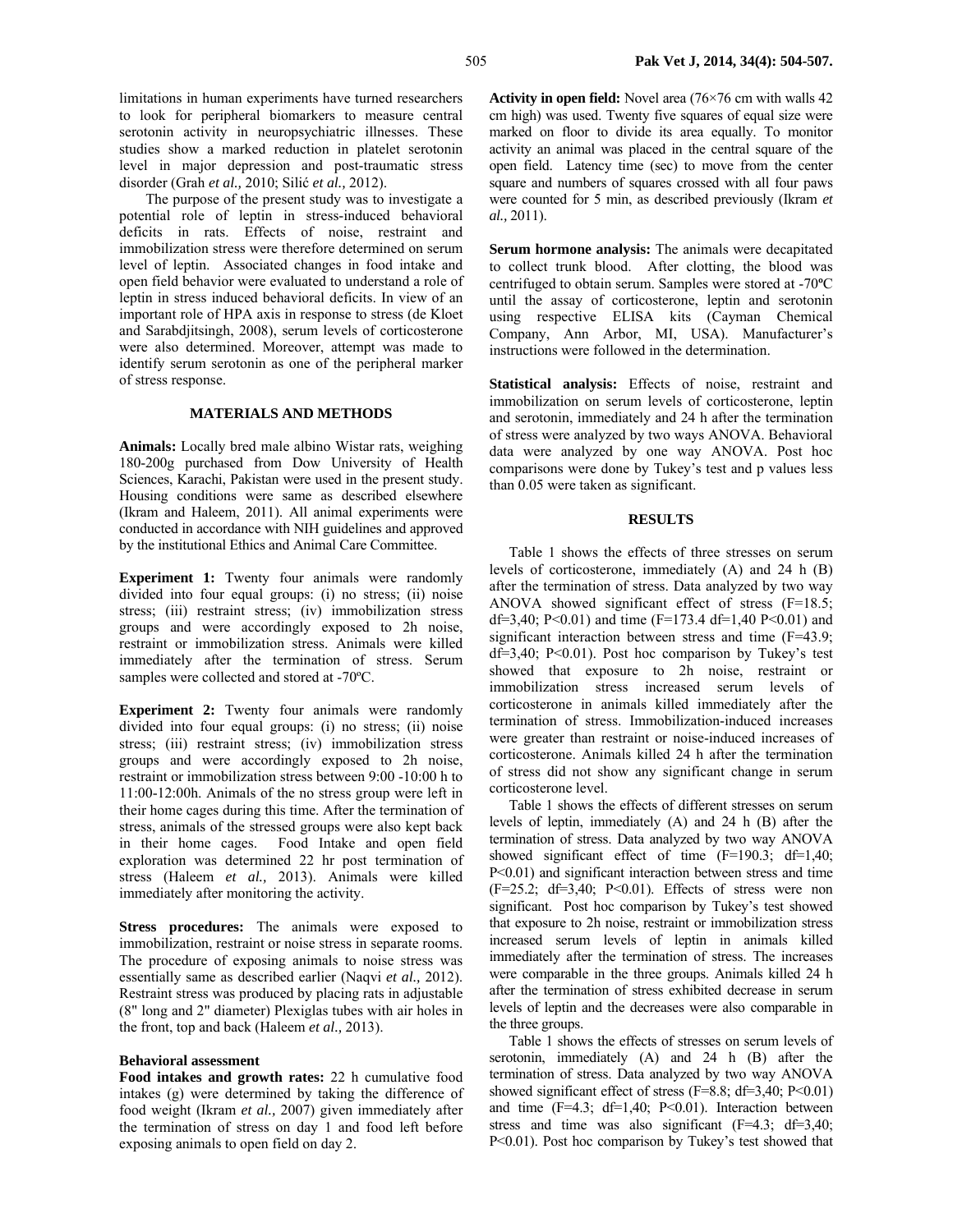**Table 1:** Behavioral and hormonal responses to different stressors

| Parameter                                   | Time | Freatment        |                               |                                 |                                  |
|---------------------------------------------|------|------------------|-------------------------------|---------------------------------|----------------------------------|
|                                             |      | No Stress        | Noise Stress                  | <b>Restraint Stress</b>         | <b>Immobilization Stress</b>     |
| Serum hormones                              |      |                  |                               |                                 |                                  |
| Corticosterone (µg/100ml)                   | А    | $13.66 \pm 3.14$ | $27.83 + 4.87$ <sup>a</sup>   | $32.50 + 5.35^a$                | $43.33 + 4.84$ <sup>ac</sup>     |
|                                             | в    | $17.16 \pm 2.31$ | $16.33 \pm 3.93^b$            | $13.33 \pm 3.07^{\circ}$        | $11.00 \pm 2.52^b$               |
| Leptin (ng/ml)                              | А    | $3.01 \pm 0.52$  | $4.03 \pm 0.29$ <sup>a</sup>  | $4.35 \pm 0.41$ <sup>a</sup>    | $4.60 \pm 0.57$ <sup>a</sup>     |
|                                             | в    | $3.10+0.53$      | $2.15 \pm 0.26$ <sup>ab</sup> | $2.25 \pm 0.29^{ab}$            | $1.95 \pm 0.22$ <sup>ab</sup>    |
| Serotonin (ng/ml)                           | А    | $2.88 \pm 0.54$  | $1.86 \pm 0.28$ <sup>a</sup>  | $1.71 \pm 0.21$ <sup>a</sup>    | $1.48 \pm 0.42$ <sup>a</sup>     |
|                                             | в    | $2.36 \pm 0.41$  | $2.68 \pm 0.66^b$             | $2.10+0.71$                     | $1.93 \pm 0.21$                  |
| Behavioral parameters                       |      |                  |                               |                                 |                                  |
| Cumulative food intake (g)                  | В    | $12.56 \pm 1.75$ | $9.23 \pm 1.10^a$             | 6.3500 $\pm$ 0.81 <sup>ab</sup> | $4.3833 \pm 0.92$ <sup>abc</sup> |
| Open field activity (Squares crossed/ 5min) | в    | 89.00±9.40       | 56.33±9.66 <sup>a</sup>       | 38.66±7.68 <sup>ab</sup>        | 34.83±7.08 <sup>ab</sup>         |

Values are means ± SD. Significant differences: <sup>a</sup>P<0.01 from unstressed controls, <sup>b</sup>P<0.01 from animals exposed to noise stress, <sup>c</sup>P<0.01 from animals exposed to restraint stress following one-way ANOVA. (Time: A=immediately after stress; B=22hrs after stress).

exposure to 2h noise, restraint or immobilization stress decreased serum levels of serotonin in animals killed immediately after the termination of stress. These decreases did not occur in animals killed 24 h after the termination of stress. Serum levels of serotonin in animals killed 24 h after the termination of noise stress were not different from the respective unstressed controls but these were significantly (P<0.01) greater than the levels observed in animals killed immediately after the termination of noise stress.

Table 1 shows the effects of three stresses on 22 h cumulative food intake. Data analyzed by one way ANOVA showed significant effect of stress (F=52.4; df=1,20; P<0.01). Post hoc comparison by Tukey's test showed that exposure to 2h noise, restraint or immobilization stress decreased food intake. Animals exposed to immobilization stress exhibited greater decreases than animals exposed to restraint or noise stress. The decreases were also greater in animals exposed to restraint than noise stress.

Table 1 shows the effects of noise, restraint and immobilization on exploratory activity in open field monitored next day. Data analyzed by one way ANOVA showed significant effect of stress (F=50.3; df=1,20; P<0.01). Post hoc comparison by Tukey's test showed that exposure to 2h noise, restraint or immobilization stress decreased open field exploration. The decreases were greater in animals exposed to immobilization or restraint stress than in animals exposed to noise stress. Animals exposed to restraint or immobilization exhibited comparable decreases of open field exploration.

#### **DISCUSSION**

Changes in circulating levels of corticosterone and leptin following exposure to an acute stressor have been a topic of great interest in many studies, since such studies help to understand role of these hormones in stress-induced behavioral deficits and related psychiatric illnesses. The present findings on the effects of stress on circulating hormones differ from earlier studies in many aspects. Firstly, whereas other studies reported an increase in circulating levels of corticosterone and leptin following acute exposure to a stressor (Patterson-Buckendahl *et al.,*  2007), the present study also investigated changes in the levels of these hormones 24 h after the termination of stress (Table 1). Moreover, we also determined acute and delayed effects of these stressors on serum serotonin.

We report that acute exposure to an uncontrollable stressor increases circulating levels of corticosterone and leptin but serum serotonin is decreased. Compared with

previous studies measuring acute effects of a stressor on corticosterone and leptin, we compared acute and delayed effects of three different stressors on serum corticosterone, leptin and serotonin in relation to the behavioral deficits produced by these stressors.

The hormone, leptin, plays an important role in HPAaxis functioning (Roubos *et al.,* 2012). Thus, HPA axis is hyperactive in leptin-deficient (ob/ob) mice, and chronic administration of leptin to leptin-deficient mice decreases plasma corticosterone levels (Arvaniti *et al.,* 2001). Stressinduced increases in the activity of HPA axis are also prevented by exogenous leptin (Heiman *et al.,* 1997; Haque *et al.,* 2013). From these studies it may be speculated that an increase in the activity of HPA axis during exposure to a stressor will be associated with a corresponding decrease in leptin release. The present study however shows that exposure to noise, restraint and immobilization results in an increase in circulating levels of leptin as well as plasma corticosterone. Both of these hormones having wide ranging effects on metabolism and energy balance may facilitate and re-establish homeostasis following exposure to an acute stressor (Roubos *et al.,* 2012; Haque *et al.,* 2013).

The synthesis of serotonin in the brain as well as at the periphery is dependent on the supply of its precursor tryptophan which is an essential amino acid. About 90% of the tryptophan is metabolized via kynureninenicotinamide pathway located in the liver (Marazziti *et al.,* 2013). Factors that increase plasma levels of corticosterone also increase utilization of tryptophan via kynureninenicotinamide pathway (Badawy *et al.,* 2009) resulting in a decrease in tryptophan concentration in circulation. The present results on stress-induced decreases of serum serotonin are explainable in terms of stress-induced increases of corticosterone (Table 1). On the other hand, stress-induced greater increases of corticosterone in rats exposed to 2 h immobilization do not result in greater decreases of serum serotonin, suggesting factors other than the availability of tryptophan are also important in the stress-induced decreases of serum serotonin.

Corticotropin-releasing factor (CRF), a component of HPA axis, is known to have an anorexigenic effect (Ohata *et al.,* 2011). Restraint stress-induced anorexia was antagonized by CRF antagonist suggesting that the releasing factor is involved in the stress-induced inhibitory mechanism of feeding behavior (Ohata *et al.,* 2011). Immobilization stress induced anorexia is also explained in terms of stress-induced increases of CRF, because immobilization-induced anorexia and activation of HPA axis were both inhibited by exogenous leptin (Haque *et al*.,